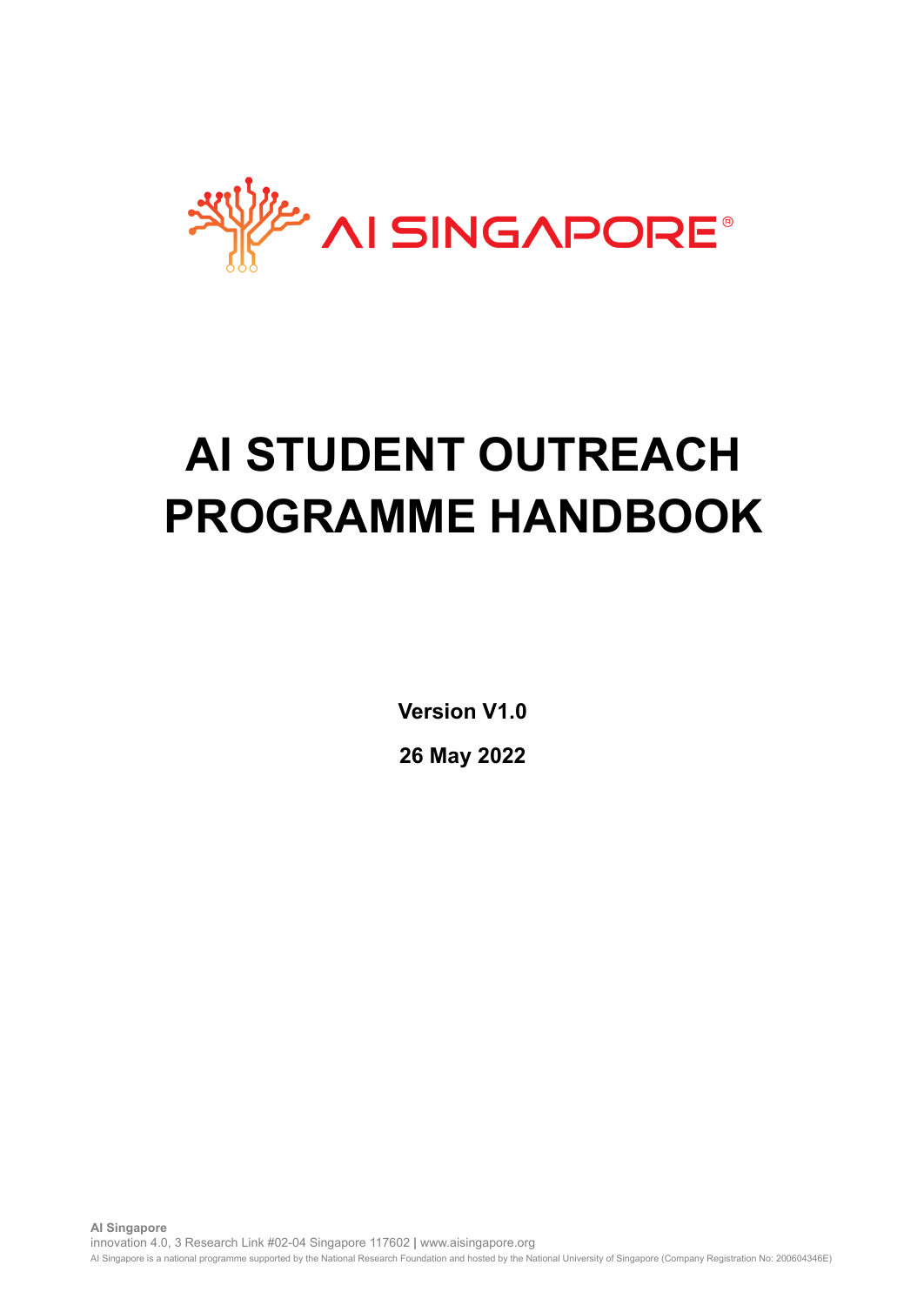### **ABOUT**

AI Singapore (AISG)<sup>1</sup> has launched "AI Student Outreach Programme", which aims to promote AI literacy and proficiency among students from local government subsidized Secondary Schools, Integrated Programme (IP) Schools, Junior Colleges, Institutes of Technical Education, Polytechnics and Universities. This programme is supported by Singapore's Ministry of Education (MOE).

### **GOALS**

AI Student Outreach Programme has 3 levels to suit every student's AI learning appetite. Each level of completion offers an industry-recognized certification for students to showcase their achievements. Singapore university and polytechnic students who attained level 3 will have a chance to intern alongside AI Singapore's AI Engineers and AI Apprentices on real-world projects.



Through the 3 levels, the students will gain:

- Programming skills like Python and/or R;
- Critical thinking skills needed to navigate and adapt to the changing world; and
- Practical experience and knowledge in AI projects.

<sup>&</sup>lt;sup>1</sup> AI Singapore is a national AI programme launched by the Singapore National Research Foundation (NRF) to anchor deep national capabilities in Artificial Intelligence (AI) thereby creating social and economic impacts, grow the local talent, build an AI ecosystem, and put Singapore on the world map.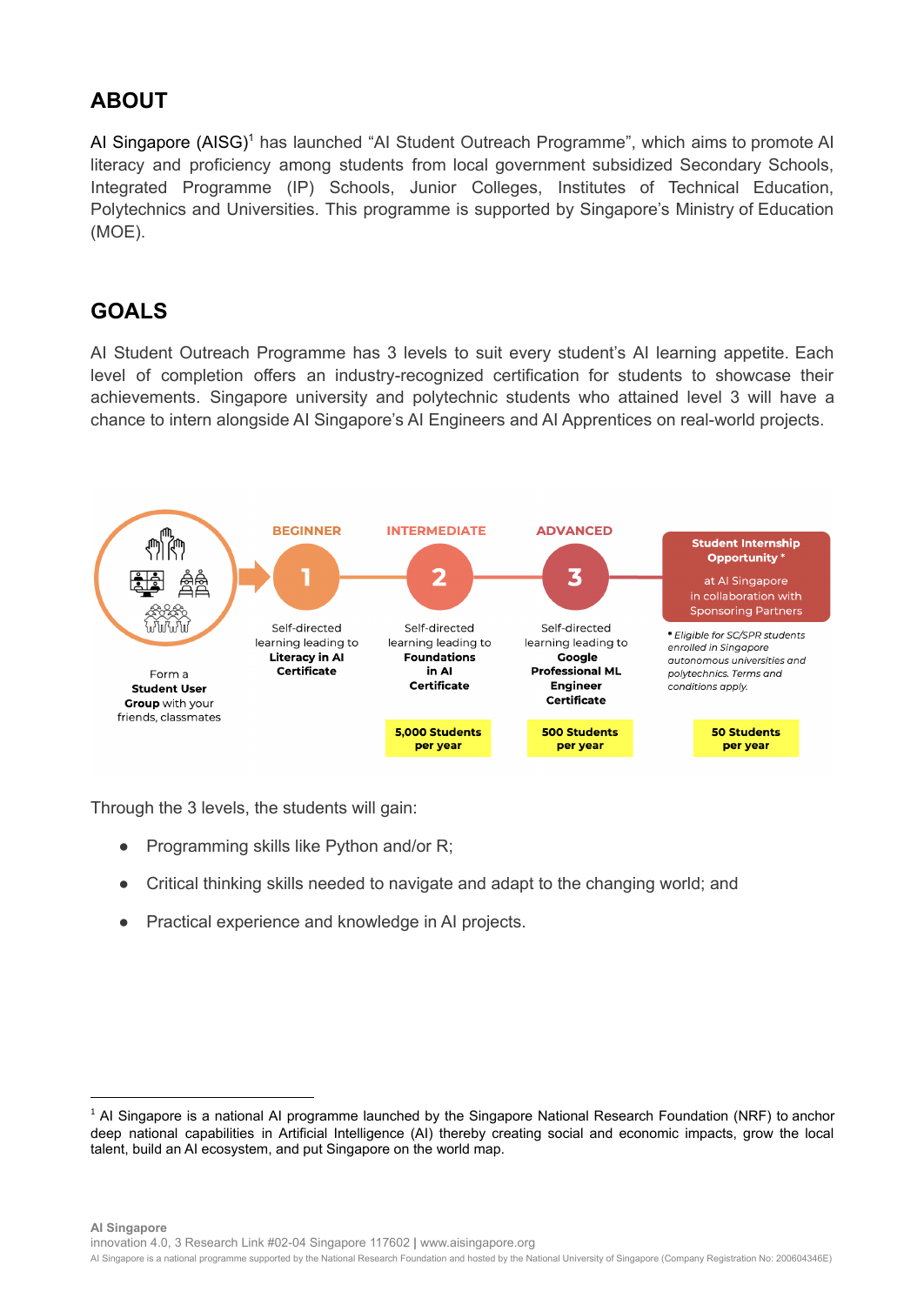### **Level 1**

Level 1 promotes self-directed learning leading to the Literacy in AI Certification.

#### **Literacy in AI Certification**

| Objective                    | To introduce learners into the world of Machine Learning and explore the<br>topic of ethics in Al                                                                                                          |
|------------------------------|------------------------------------------------------------------------------------------------------------------------------------------------------------------------------------------------------------|
| <b>Modules</b>               | Al Basics (Machine Learning for Everyone), Al Ethics, Hands-on Practice<br>(Orange)                                                                                                                        |
| <b>Estimated duration</b>    | 5 hours                                                                                                                                                                                                    |
| Learning<br><b>Resources</b> | Self-directed learning (online)<br>Access to AISG Community Groups to support students' learning<br>Access to Ask-Me-Anything sessions to support students' learning,<br>networking and career development |
| Recommended<br>Pre-Learning  | AI for Everyone (AI4E) <sup>®</sup>                                                                                                                                                                        |
| Certificate issued           | Al for Industry $(A 4 )$ <sup>®</sup> – Literacy in Al Certificate                                                                                                                                         |

#### **Eligibility**

● Full-time students currently enrolled in a local government-subsidized Secondary School, IP Schools, Junior Colleges, Institutes of Technical Education, Polytechnics and **Universities**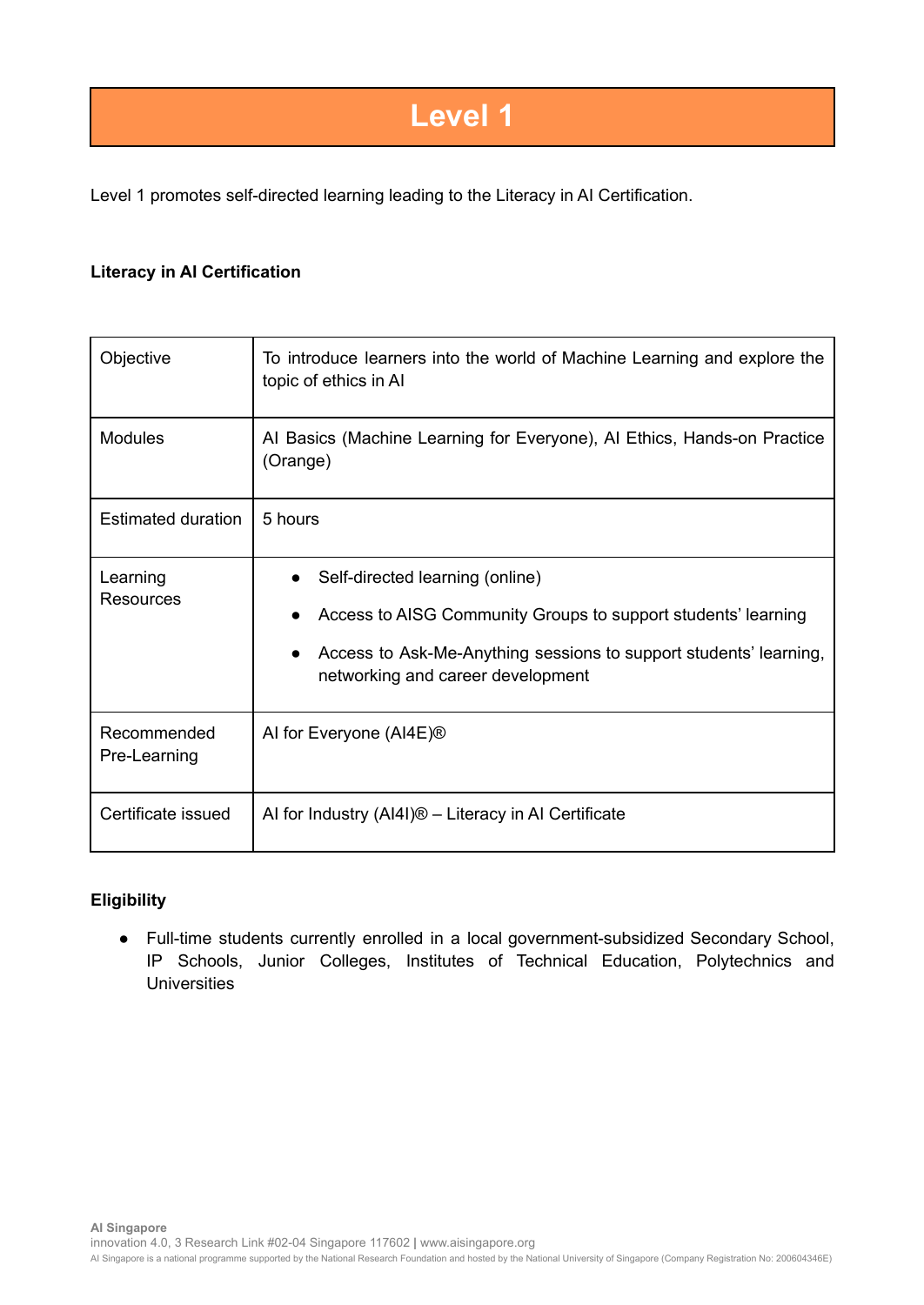#### **Application**

- Applications open all year round.
- Form a student user group (SUG) with a minimum of 10 members from the same institution. New members can be added subsequently.
- Minimum of 70% of members must be Singapore Citizens (SC) and/or Singapore Permanent Residents (SPR).
- SUG members to create LearnAI Free Membership accounts. SUG leader to register the SUG here: [https://learn.aisingapore.org/student-user-group-application/.](https://learn.aisingapore.org/student-user-group-application/) SUG members must use their school email address.
- SUG leader to accept Terms and Conditions during the online application:
	- $\circ$  I declare that the information provided in this application is true and accurate.
	- I declare that I will be responsible for all communications between AI Singapore and SUG.
	- $\circ$  I confirm that there is a minimum of 10 members from the same institution to start the SUG. New members can be added subsequently.
	- I agree that the purpose of SUG is to promote the use of artificial intelligence in their respective fields.
	- I confirm that 70% of the members are Singaporeans and/or Singapore Permanent Residents (SPR).
	- $\circ$  I acknowledge that SUG is encouraged to organize at least one (1) AI workshop per year. Acknowledge AI Singapore support in marketing collateral. AIl logo display has to be approved by AI Singapore. Obtain logo display requirements from AI Singapore when required.
	- I acknowledge that SUG can claim up to at most 2 workshops. Each workshop claim will be capped at \$100 nett.
	- $\circ$  I acknowledge that SUG is encouraged to contribute at least one (1) social media article per year and tag AI Singapore.
	- I understand that the personal data collected will be used for the purposes of managing and administering the programme and may be disclosed to National University of Singapore, AI Singapore, supporting Singapore Government bodies of AI Singapore and AI Singapore's partners.
	- I shall defend, indemnify, and hold harmless AI Singapore, its subsidiaries, officers, directors, employees, agents, affiliates and partners from and against any claim, demand or legal proceeding, including legal expenses, made by third party or arising from or out of the applicant's breach of the terms and conditions herein.
	- $\circ$  AI Singapore reserves the right to make changes to the schedule, content, etc without prior notice.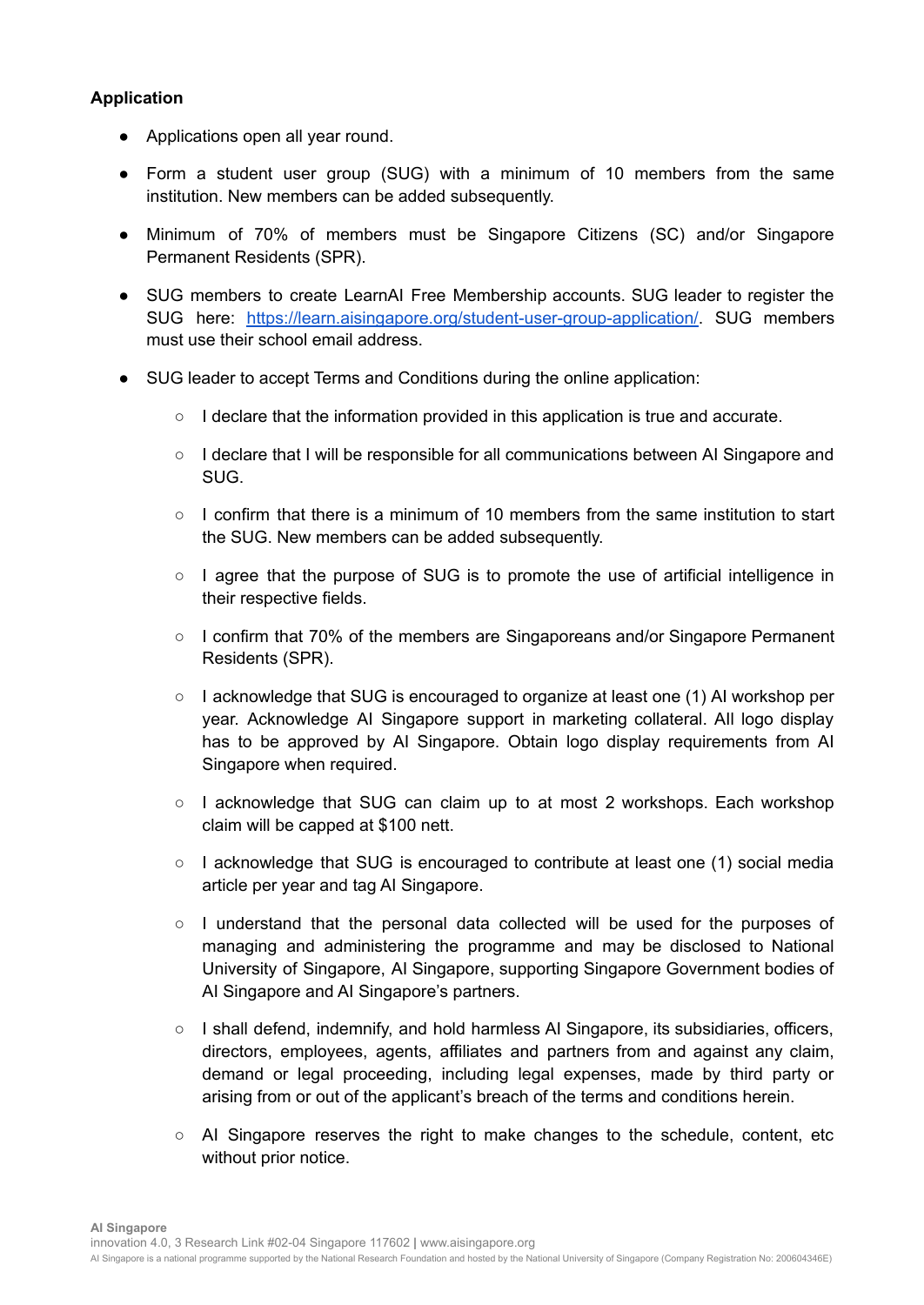○ I adhere to the code of conduct published on the AI Singapore Community website.

#### **Benefits**

- AISG will provide reimbursement\* for workshops organized by the SUG. Up to 2 workshops per calendar year and capped at \$100 per workshop (inclusive of GST). \*Subject to approval.
- Claim within 1 month from the event date. AISG will do the verification within 21 working days.
	- List of supporting documents to be provided:
		- 1 actual event photo
		- Event agenda
		- List of claimable items
		- Supporting receipts of expenses (soft copy)
	- Expenses can be for:
		- Food & Beverages (including delivery charges)
		- Venue rental
		- Marketing collaterals (e.g. posters, factsheets, eDM etc)
		- Materials for workshops/talks on actual day (e.g. stationeries, writing materials for discussion etc)
		- Prizes, doorgifts, tokens-of-appreciation
		- Transportation fees, Courier services
		- Parking coupons
		- **Event logistics**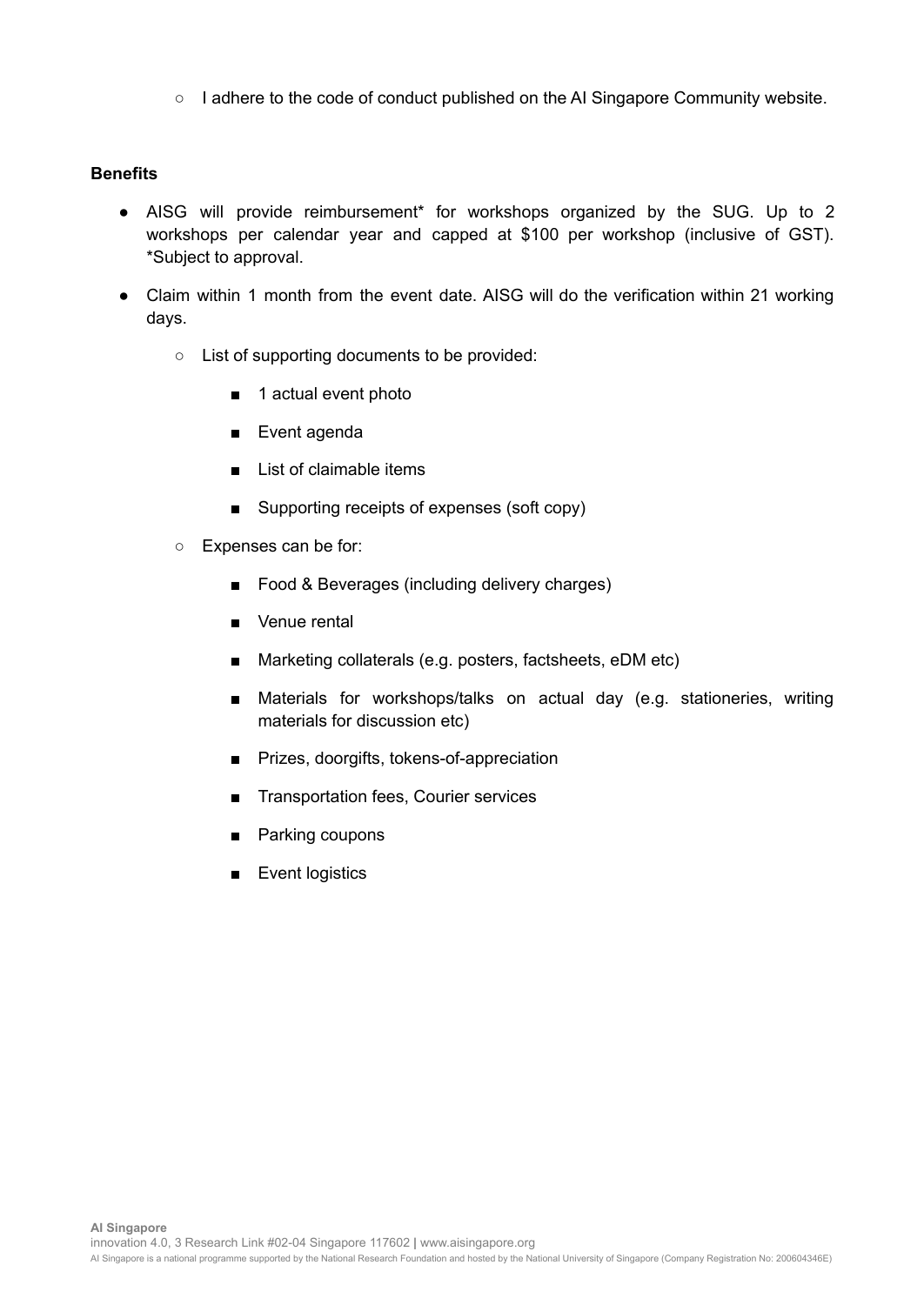## **Level 2**

Level 2 promotes self-directed learning leading to the Foundations in AI Certification.

#### **Foundations in AI Certification**

| Objective                    | To help learners understand and use AI appropriately and be able to<br>program basic AI and data applications in Python                                                                                                                                                 |
|------------------------------|-------------------------------------------------------------------------------------------------------------------------------------------------------------------------------------------------------------------------------------------------------------------------|
| <b>Modules</b>               | Introduction to Python, Libraries and Data Manipulation, Exploratory Data<br>Analysis, Statistical Thinking, Supervised Learning, Unsupervised<br>Learning, Deep Learning, Other Programming Languages and Tools to<br>Learn, and Data Science and AI in the Real World |
| <b>Estimated duration</b>    | 140 hours                                                                                                                                                                                                                                                               |
| Learning<br><b>Resources</b> | Self-directed learning (online)<br>Access to AISG Community Groups to support students' learning<br>Access to monthly Ask-Me-Anything sessions to support students'<br>$\bullet$<br>learning, networking and career development                                         |
| Pre-requisite                | Literacy in AI Certification (Level 1)                                                                                                                                                                                                                                  |
| Certificate issued           | Al for Industry (AI4I)® - Foundations in Al Certificate                                                                                                                                                                                                                 |

#### **Eligibility**

- Only for SUG members.
- Must have completed Literacy in AI Certification (Level 1).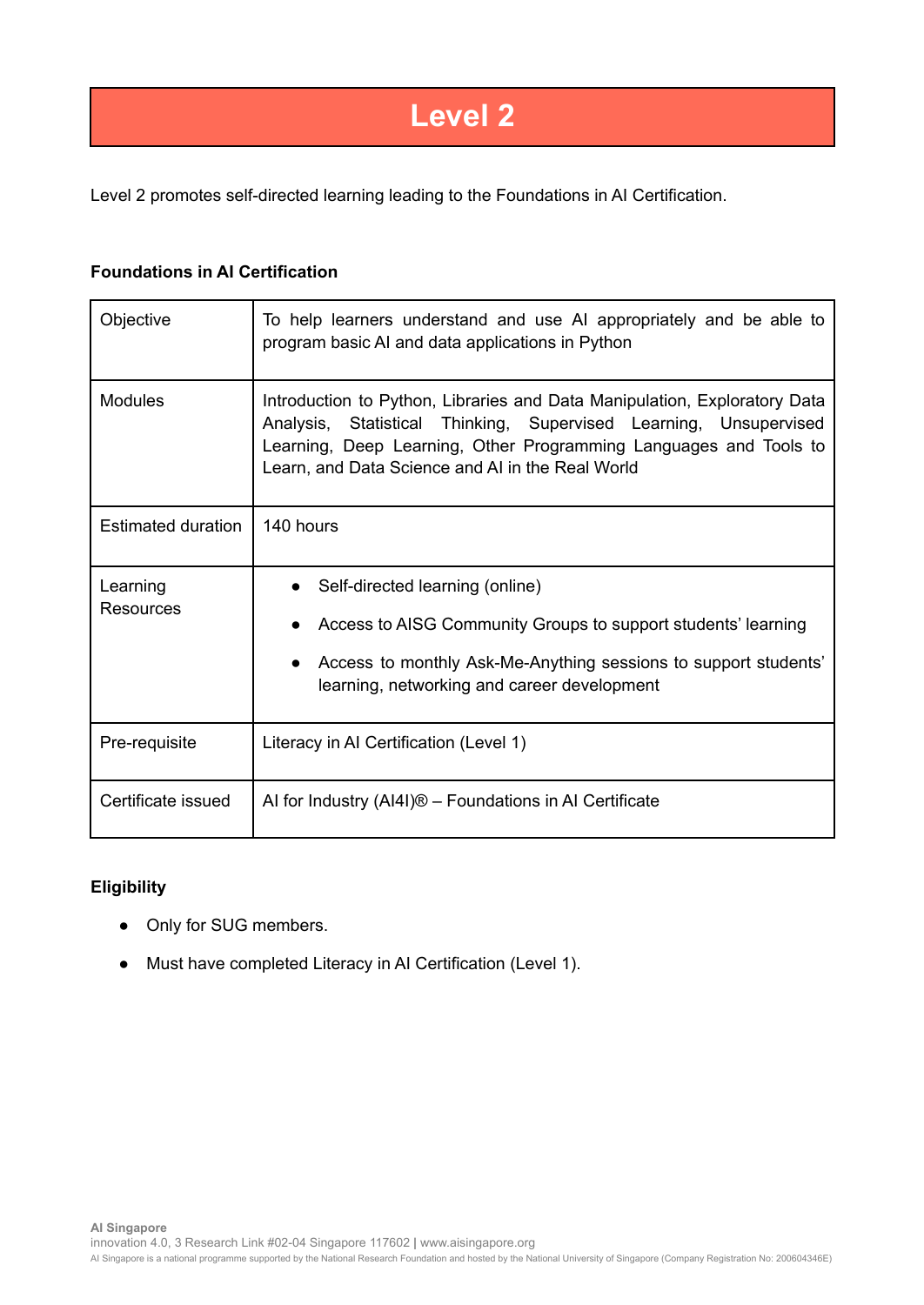#### **Application**

- Applications open all year round.
- SUG leader to apply on behalf of the SUG members online. Application form will be released on 31 May 2022. Check <https://aisingapore.org/student-outreach-programme/> under Level 2.
- Minimum of 10 SUG members per application. New members can be added subsequently.
- SUG leader will receive coupon codes and distribute them to the SUG members. Validity of coupon code is 1 month, starting from the form submission date.
- SUG members will use the coupon code to upgrade themselves to LearnAI premium membership.
- SUG members will get the DataCamp access code in their invoice to upgrade their DataCamp free account to premium account to have access to the content required.
- Skillsfuture credits and PSEA do not apply.

#### **Benefits**

- Each SUG member will be eligible for a discounted LearnAI Premium membership fee worth S\$105 + prevailing GST to enroll in Foundations in AI course.
- Get 100% reimbursement of the membership fee if he/she completes the Foundations in AI course within 6 months from the start date.
- Send a request to [learn@aisingapore.org](mailto:learn@aisingapore.org) for reimbursement of S\$105 + prevailing GST. AISG will do the verification within 14 working days.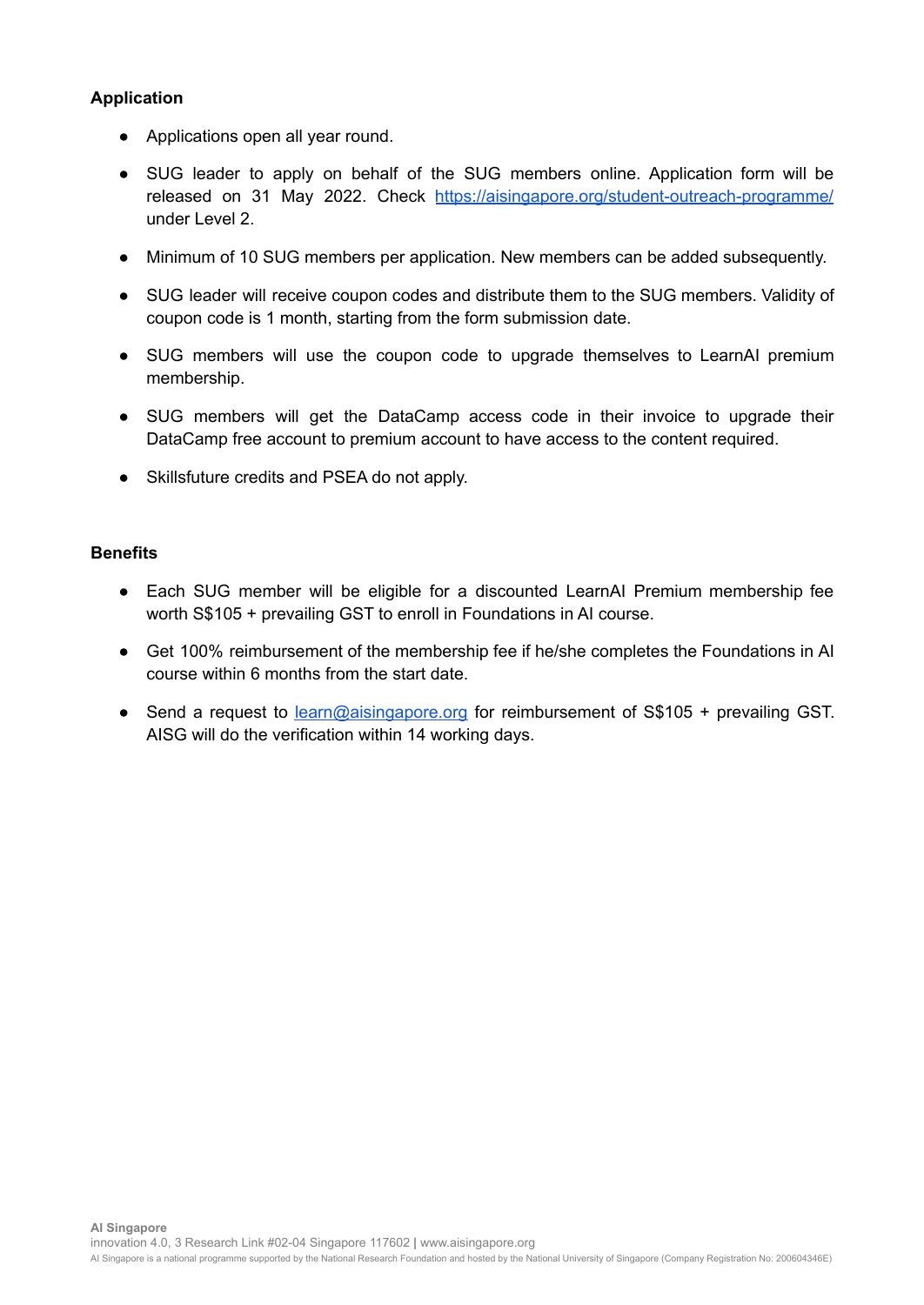## **Level 3**

Level 3 promotes self-directed learning leading to the Google Professional Machine Learning Engineer Certification.

#### **Google Professional Machine Learning Engineer Certification**

| Objective                    | Google Professional ML Engineer exam assesses student's ability to:           |
|------------------------------|-------------------------------------------------------------------------------|
|                              | Frame ML problems                                                             |
|                              | <b>Architect ML solutions</b>                                                 |
|                              | Design data preparation and processing systems                                |
|                              | Develop ML models                                                             |
|                              | Automate and orchestrate ML pipelines                                         |
|                              | Monitor, optimize, and maintain ML solutions                                  |
| Learning<br><b>Resources</b> | Self-directed learning (online)                                               |
|                              | <b>Coursera Plus and Qwiklabs</b>                                             |
|                              | Access to AISG Community Groups to support students' learning                 |
| Estimated<br>duration        | Refer to Google's<br>cloud.google.com/certification/machine-learning-engineer |
| Pre-requisite                | Foundations in AI Certification (Level 2)                                     |
| Certificate issued           | Google Professional Machine Learning Engineer Certificate                     |

#### **Eligibility**

- SUG members or any non-SUG SC/SPR full-time students from local government subsidised Secondary Schools, IP Schools, JCs, ITE, Polytechnics and Universities.
- Minimum age of 16 years old.
- Must have completed Foundations in AI Certification (Level 2).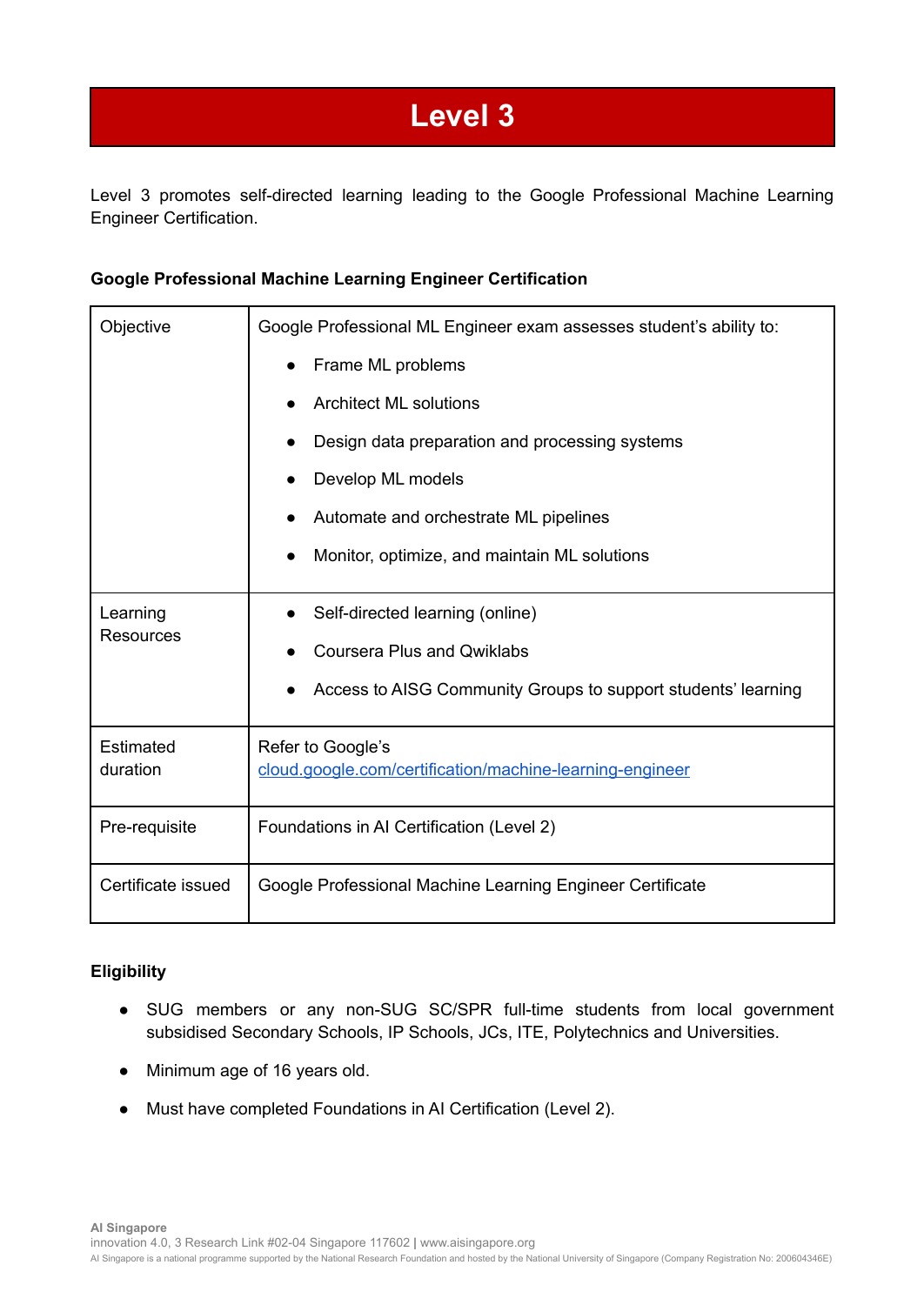#### **Application**

- Students to fill-up Level 3 Eligibility Form for eligibility check. There are 2 application periods every year:
	- 1 January to 31 January
	- 1 August to 31 August
- Successful applicants will be notified via email.
- Students to complete Google Professional Machine Learning Engineer Certification and reimburse up to US\$200 (one-time) for the exam fee, within 12 months from the successful application email notification date. AISG will only reimburse the first 500 successful applicants per year.
- Students may also claim reimbursement for 1-year subscription fee (US\$399) to Coursera Plus and US\$100 Qwiklabs credits as long as the receipt dates are within 12 months prior to the Google Professional Machine Learning Engineer Certification's date of issue.
- Students must have an active LinkedIn account and join AISG Student Outreach LinkedIn Group.

#### **Benefits**

- 1-year subscription to Coursera Plus (US\$399) and US\$100 of Qwiklabs credits to accumulate the required knowledge and skills to undertake the Google Professional Machine Learning Engineer Certification.
- Upon completion of Google Professional Machine Learning Engineer Certification and proof of certification, students will be fully reimbursed for the certification fees.
- Send a request to [learn@aisingapore.org](mailto:learn@aisingapore.org) for reimbursement. AISG will do the verification within 21 working days. Attach supporting documents:
	- Foundations in AI Certificate
	- Google Professional Machine Learning Engineer Certificate
	- Coursera Plus receipt (if applicable)
	- Qwiklabs receipt (if applicable)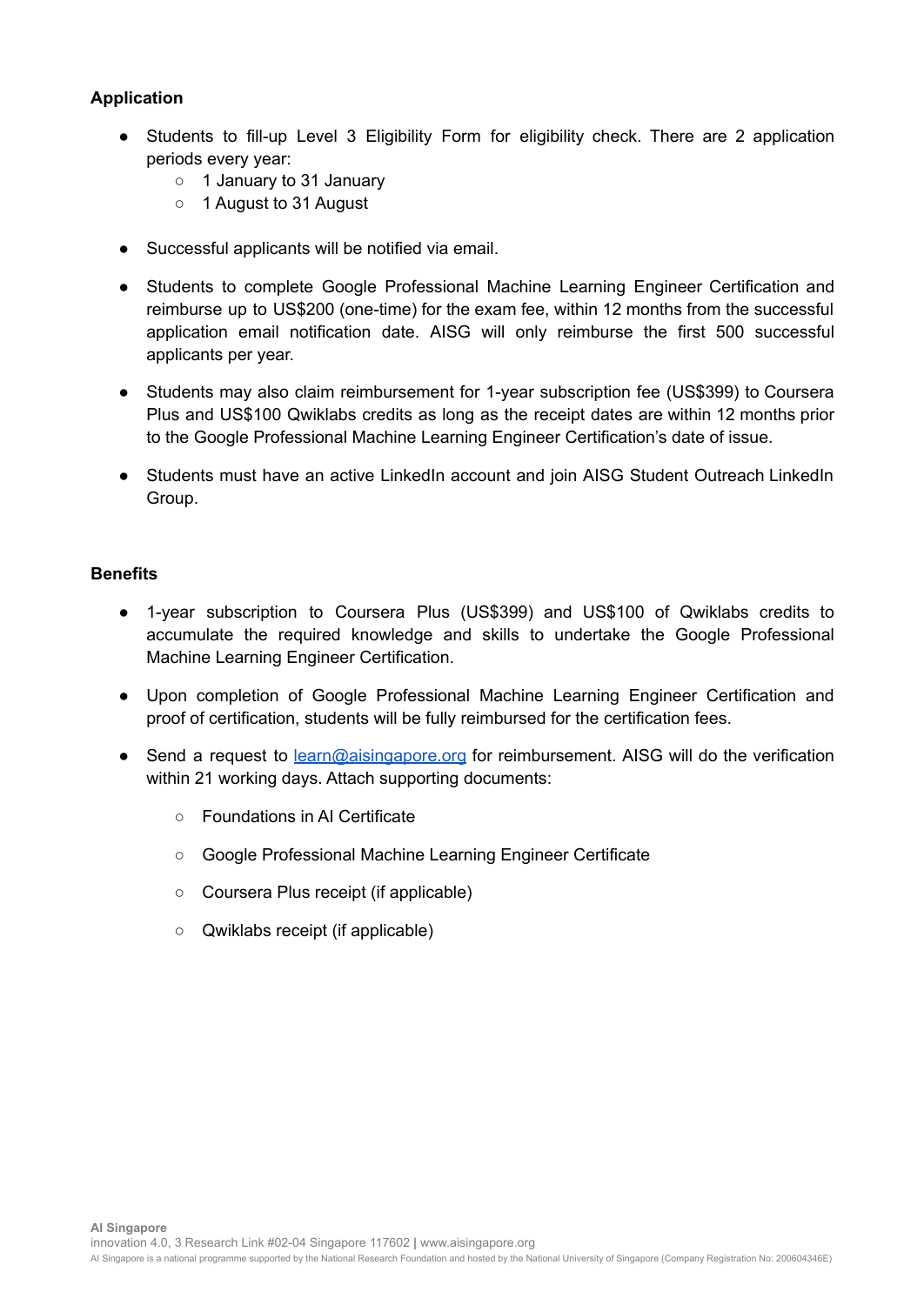# **AISG Student Internship Program**

#### **AISG Student Internship Program (in collaboration with Sponsoring Partners)**

3 to 9 months paid internship with AISG in collaboration with sponsoring partners where successful applicants will work alongside AISG's AI engineers and AI apprentices on real-world industry projects with deployment deliverables.

Internship opportunities are subjected to the availability of sponsoring partners.

#### **Eligibility**

- Must have completed both Foundations in AI Certification and Google Professional Machine Learning Engineer Certification.
- Only for Singapore Citizen and Singapore Permanent Resident full-time students\*
- Only for matriculated students<sup>\*</sup> at the 5 Polytechnics and the 6 Autonomous Universities.
	- Singapore Polytechnic (SP)
	- Ngee Ann Polytechnic (NP)
	- Nanyang Polytechnic (NYP)
	- Temasek Polytechnic (TP)
	- Republic Polytechnic (RP)
	- National University of Singapore (NUS)
	- Nanyang Technological University (NTU)
	- Singapore Management University (SMU)
	- Singapore University of Technology and Design (SUTD)
	- Singapore Institute of Technology (SIT)
	- Singapore University of Social Sciences (SUSS)

\* Sponsoring partners may impose further Terms and Conditions as part of stipend allowance criteria (such as citizen requirements, education levels etc).

#### **Application**

- Application period will be announced on AISG website and via emails to eligible students.
- Students will submit the application form with their CV and supporting documents.
- Successful applicants will be shortlisted for interviews with AISG and sponsoring partners.

#### **Benefits**

Interns will be paid up to S\$2,000 monthly stipends, subjected to sponsoring partners' terms and conditions.